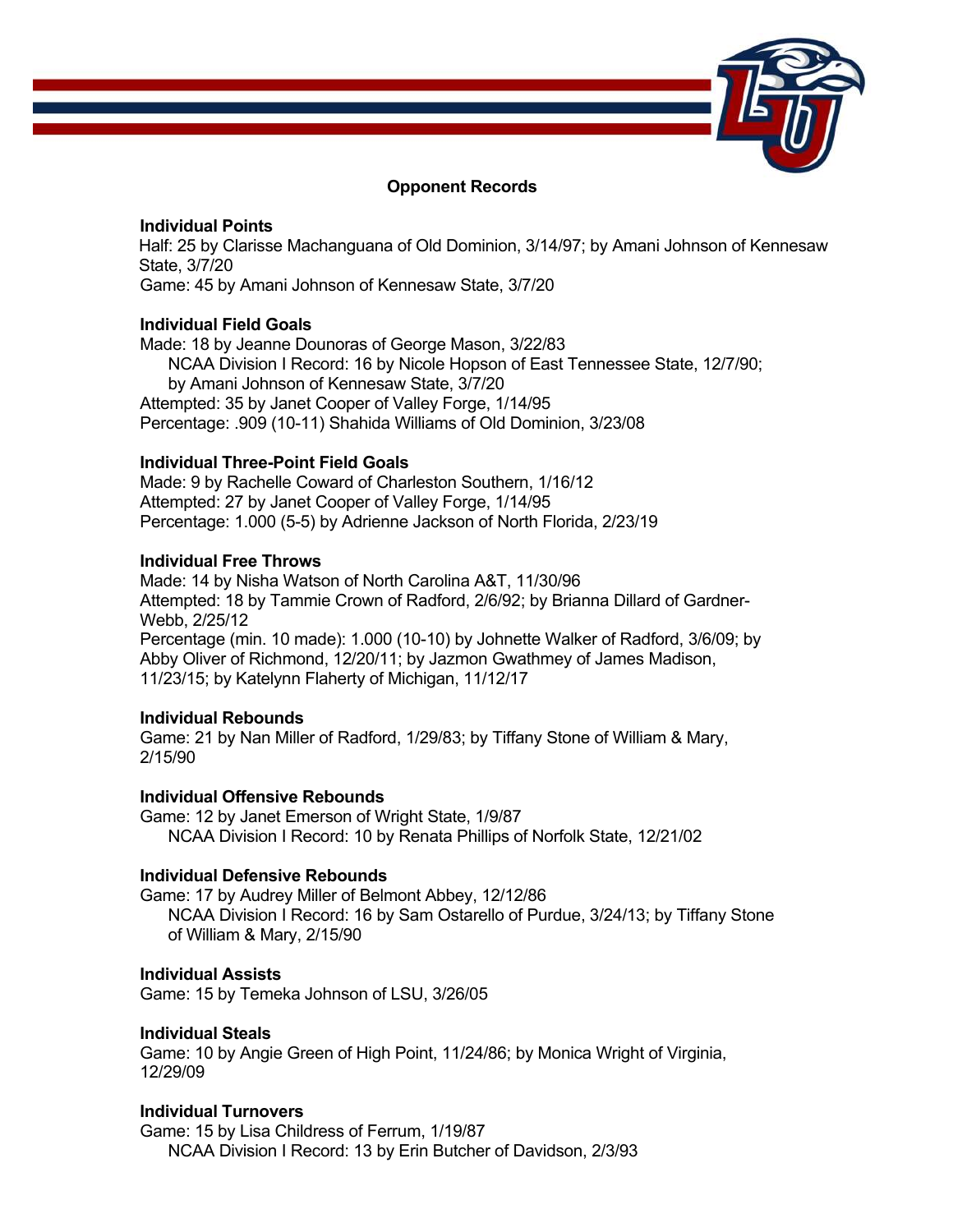### **Individual Blocked Shots**

Game: 9 by Schaquilla Nunn of Winthrop, 1/20/15

#### **Individual Minutes**

Game: 47 by Angie Dobbs of Navy, 1/7/92

### **Team Points**

Half: 72 by Hampton, 12/1/87 NCAA Division I Record: 64 by Tennessee, 3/16/18 Game: 141 by Hampton, 12/1/87 NCAA Division I Record: 113 by Notre Dame, 11/24/89 High Season: 2,239; 1990 Low Season: 1,227; 1978 NCAA Division I Record: 1,641; 2003 High Season Average: 80.0; 1990 Low Season Average: 50.0; 2010

### **Team Field Goals**

Made Game: 58 by Hampton, 12/1/87 NCAA Division I Record: 44 by Notre Dame, 11/24/89; by Old Dominion, 3/14/97 Attempted Game: 99 by Hampton, 12/1/87 NCAA Division I Record: 89 by DePaul, 3/22/05 Percentage Game: .688 (44-64) by Notre Dame, 11/24/89 High Made Season: 866; 1986 NCAA Division I Record: 844; 1990 Low Made Season: 495; 1978 NCAA Division I Record: 555; 2010 High Attempted Season: 2,037; 1987 NCAA Division I Record: 1,999; 2012 Low Attempted Season: 1,351; 1978 NCAA Division I Record: 1,516; 1994 High Percentage Season: .455 (765-1683); 1989 Low Percentage Season: .328 (633-1931); 2005

### **Team Three-Point Field Goals**

Made Game: 17 by Iowa State, 12/9/00; by North Florida, 2/6/21 Attempted Game: 54 by Glenville State, 12/10/11 Percentage Game (At least 10 made): .706 (12-17) by East Tennessee State, 1/6/99 High Made Season: 217; 2020 Low Made Season: 47; 1994 High Attempted Season: 717; 2012 Low Attempted Season: 204; 1994 High Percentage Season: .362 (85-235); 1992 Low Percentage Season: .236 (96-406); 1998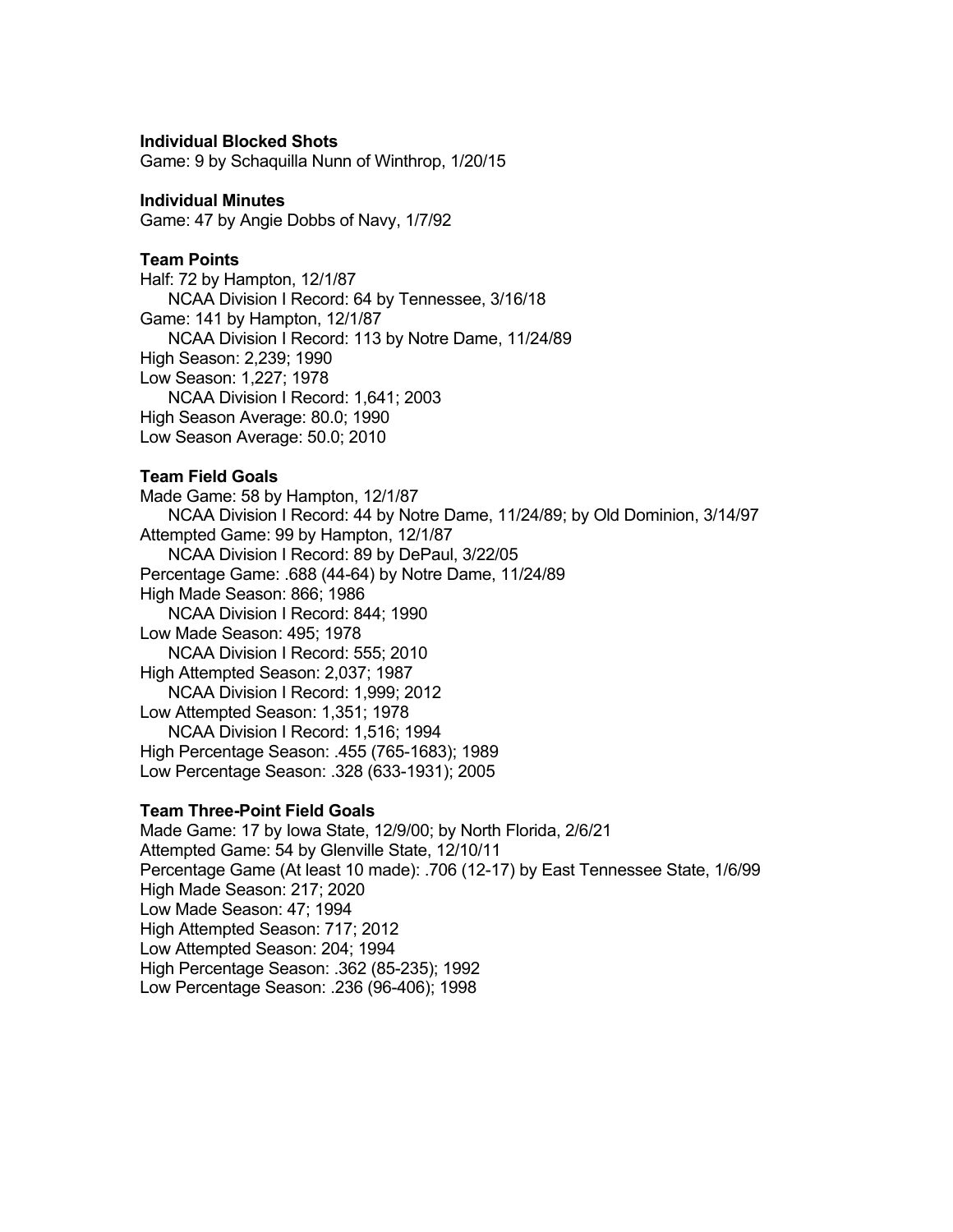#### **Team Free Throws**

Made Game: 34 by Western Carolina, 2/3/90 Attempted Game: 47 by UMBC, 3/1/85 NCAA Divsion I Record: 46 by UNC Asheville, 2/12/90 Percentage Game: 1.000 (13-13) by UNC Greensboro, 1/23/92; (11-11) by Radford, 3/7/08; (9-9) by Birmingham-Southern, 1/2/00; (7-7) by Charleston Southern, 1/24/09; (6-6) by Elon, 1/21/98; (6-6) by Coastal Carolina, 1/25/10 High Made Season: 489; 1990 Low Made Season: 291; 1999 High Attempted Season: 752; 1990 Low Attempted Season: 384; 1978 NCAA Division I Record: 458; 1999 High Percentage Season: .725 (366-505); 2021 Low Percentage Season: .550 (250-455); 1979 NCAA Division I Record: .604 (299-495); 2000

### **Team Rebounds**

Game: 92 by Emory & Henry, 12/4/79 NCAA Division I Record: 75 by Virginia Tech, 1/8/90 High Season: 1,383; 1980 NCAA Division I Record: 1,248; 1997 Low Season: 789; 1978 NCAA Division I Record: 859; 2010

#### **Team Offensive Rebounds**

Game: 40 by Virginia Tech, 1/8/90 High Season: 641; 1980 NCAA Division I Record: 446; 2012 Low Season: 278; 2021

### **Team Defensive Rebounds**

Game: 44 by UMBC, 2/20/93 High Season: 742; 1980, 1999 Low Season: 412; 1978 NCAA Division I Record: 528; 2010

#### **Team Assists**

Game: 28 by Radford, 2/12/94, by Iowa State, 12/9/00 High Season: 483; 1988 NCAA Division I Record: 468; 1989 Low Season: 291; 2022

## **Team Steals**

Game: 25 by Radford, 12/31/11 High Season: 363; 1996 Low Season: 192; 2021